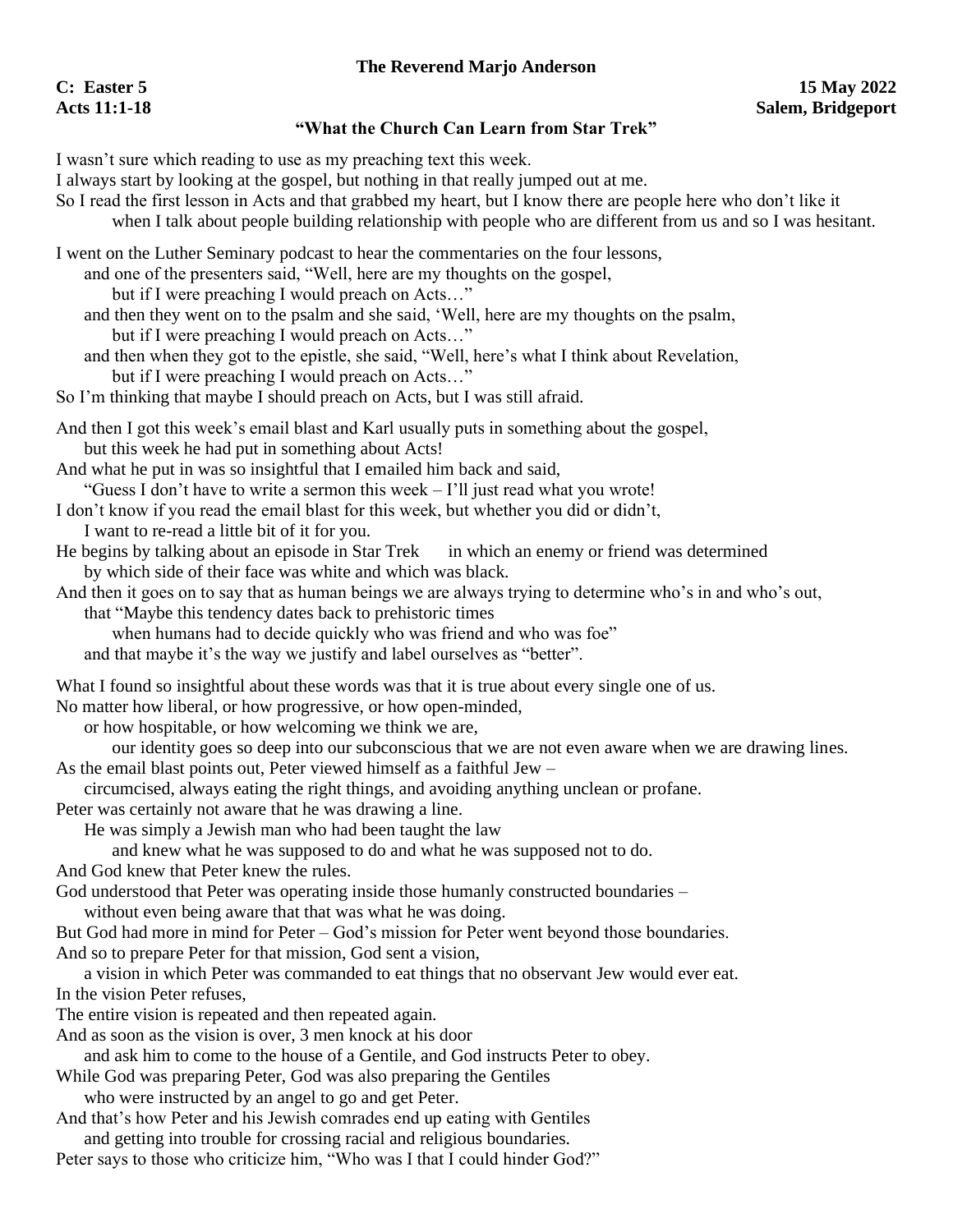I found myself asking that same question years ago. It was back when I was serving at Tabor and was at an ecumenical pastors' gathering and we were discussing Eucharistic hospitality, i.e., how open or closed our communion tables were. I happened to be very proud of how open we were at Tabor! Not only did we give a choice of wine or grape juice, not only did we give a choice of a regular wafer or a gluten-free wafer, not only did we give a choice of common cup or individual glasses, we had no age limit. You didn't have to wait until you were in second grade or third or fourth grade and had received communion instruction in order to take the sacrament. I was very proud. Until my Methodist colleague asked, "But you only commune the baptized?" And my first response was, "Well, of course". It had never crossed my mind to commune the unbaptized. I had never even thought about that. And my colleague went on to say, "That's interesting, because Wesley says that God can work through the sacrament of communion to convert a person & make them desire baptism." And it was like a light bulb went on in my brain and I thought, "Of course! God is God! And God can do anything God wants! And so if God wants to convert somebody through the sacrament of Holy Communion, who am I to stand in the way? Who am I to hinder God?" And I went back to Tabor and I took that part about being baptized right out of the bulletin! I have been drawing a line between the baptized and the unbaptized & I hadn't even realized it! That's how deep our sense of identity goes. That's how deep our assumptions go. That's how deep our fears of the other go. I used to draw another line. I remember at a council meeting – maybe 6 or 7 years ago – when someone said, "Pastor I drive past Black Rock Congregational every week and their parking lot is full! What are they doing that we're not?" And my answer was, "Well… We're NOT like them! The people that go to that kind of church want simplistic answers.

They want to know that things are either right or wrong

and there's no room in between to deal with the complexities of real life.

They're judgmental and narrow-minded and that's why people go there."

Of course I had never been there myself,

but that's what I had been taught and that's what I accepted at face value as true. I was very quick to judge.

Then just last week I was at a gathering of the New Haven Lutheran pastors

and someone was talking about a church similar to Black Rock

and the pastor next to me said almost the identical thing I said 6 or 7 years ago,

i.e., "Well, it's their narrow doctrines that attract people."0

And I said, "You know, that's exactly what I used to think, but I discovered I was wrong.

I spent my sabbatical visiting those kinds of churches

and I hardly ever heard anything political or conservative or judgmental or narrow-minded at their worship.

I am sure that those kinds of things are discussed in Bible studies or in other ways,

but that's not why people worship there.

What I found in their worship was an incredible sense of joy.

What I found in their worship was an enthusiasm and excitement about encountering the living God.

What I found were people who maybe didn't know the love of God in the way I knew it,

but who knew the power of God in a way I didn't.

Let's face it, if you have power and privilege & safety & comfort in society, you don't really need a God of power. But if you face discrimination and oppression and threats to your safety every day

because you are black or brown or because you are gay or lesbian, or because you are poor or you are disabled, or for any other reason, you need a God of power, and you come to know and trust that God of power,

and you come to worship to celebrate that God of power!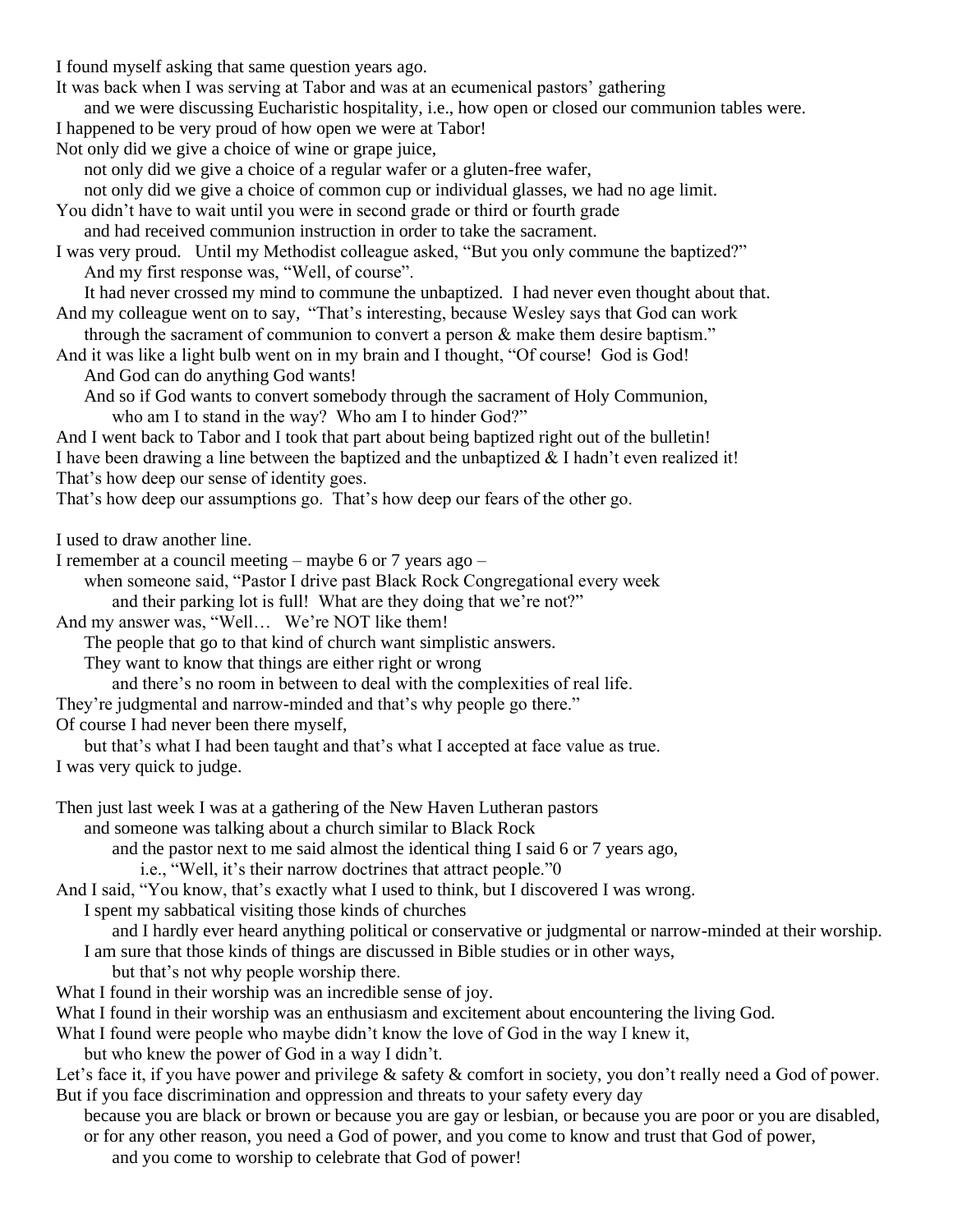I, like most Lutheran pastors, had drawn a line between Evangelicals and mainline Protestants and in so doing I cut myself and my congregation off from learning what Evangelicals had to teach us. And that's not all. That same line effectively cut us off from sharing with others what God had given us, the knowledge of a God who welcomes all. Back in 2020 Pastor Simmonds was teaching an online Bible study and he asked me if I would attend. I asked him what the subject was and he said, "Homosexuality". And I said, "Then, no". He said, "Why not?" And I replied, "Because I'll just get angry and annoyed and irritated with you and your narrow-minded beliefs". And he replied, "That's why I want you there – to present the other side". I said, "Are you sure you want me there?" And he said, "Definitely!" So I went. He presented his beliefs – which were actually more liberal than I had anticipated and it seemed he was stretching them a bit. Then he asked me what I thought. And I told the group how in my former congregation I had performed a Civil Union for 2 women back when that was first allowed. They were women who had felt unwelcomed by the Roman Catholic Church and by another denomination, but had found a home at Tabor. I explained that if I had not performed the Civil Union, those 2 women would have left the church – not just the congregation, but the Christian Church. At the end of the session one woman said she had never realized how judgmental she had been and she was asking God to change her heart to make her more open. And the next day I got a call from another person in the group who told me that there was a gay couple that lived across the street from him

and he had never even given them the time of day, never even waved at them, because he had seem them as "those kind of people".

He said that after hearing my story, he realized that they were God's children, too.

The groups, the organizations, the tribes of which we are a part

have unwritten rules, many of which were not even aware.

When the bishop and staff wrote the document called "Collaborate, for Christ's sake!", they brought it first to the deans for our feedback.

At the end of the discussion I said,

"I have a concern.

In this document you're suggesting that we look for collaboration

within the Lutheran Church

and within the denominations with whom we are in intercommunion.

But it has been my experience that we learn the most, and we grow the most,

and God is able to do the most through us

when we collaborate with people who are different from us."

The bishop said, "You're right. Of course.

We are just so used to thinking within our own group, within our own tribe,

that we forget that God might be calling us to collaborate with people outside."

He said, "We will make those changes before we present it to Synod Council." And they did. I've been reading this story in Acts all my life,

and yet it took God until just a few years ago to finally get me to understand it